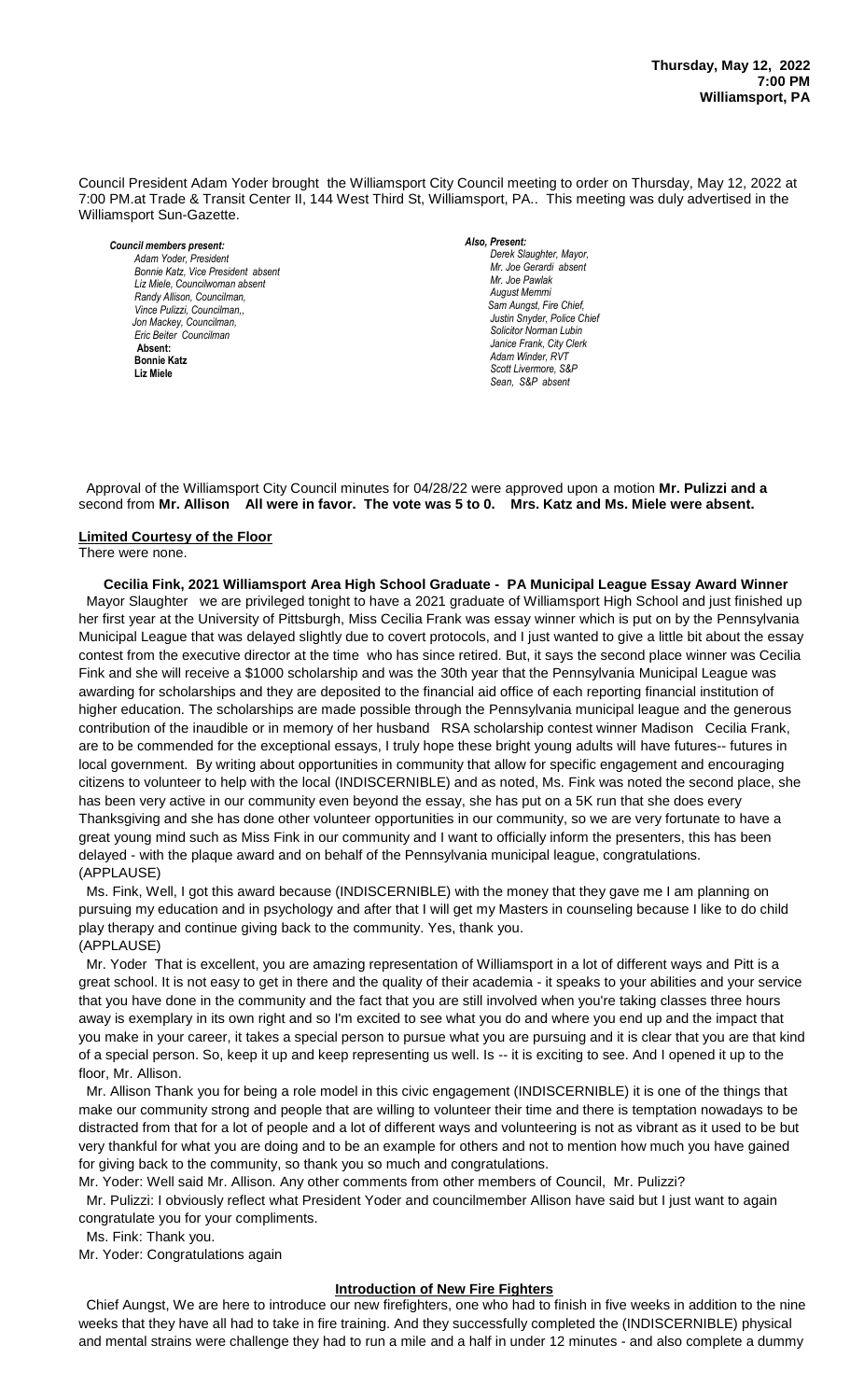drag which is where they search for, find and drag a 185 pound dummy through a basement under fire conditions and up 16 steps to the outside. So, drag something that is heavier than he is so, that is pretty challenging. They received firefighter one and two certifications as well as (NAME) certification, and so I would like to introduce badge # 256, Mr. Richonne Johnson, he is originally from Williamsport and graduated from (NAME) in 2007. And attended Penn College and enlisted as a naval crewman operator second class for six years. He has worked for the U.S. Postal Service for the past six years and lives in the city with his three children. Firefighter Casey Lowmiller, badge number 257, graduated from South Williamsport high school in 2006 entered Associates of applied science from Penn College and for the past 13 years has worked for the Jersey Shore area EMS as its director, he and his wife Laura live in Williamsport and have two sons Tommy and Michael. Firefighter Nathan Katzmaier, badge number 258 was homeschooled and graduated in 2011. He earned a paramedic certificate in 2014 and for the past two years he has served as a firefighter, paramedic for the city of Goose Creek South Carolina. He and his wife Amy have been married for nine years and have two sons, Carter and Lincoln. He presently lives in Loyalsock Township. In our last introductory is firefighter Matthew Swartz, badge number 259. He is a 2013 graduate of Area high school and graduated from Penn State with a bachelors in kinesiology in 2017 and he is single and staying with his sister in (NAME), and we would like to welcome them to the Williamsport family. Thank you.

 Mr. Yoder: We are very fortunate in the city where we have a great public safety department and that really comes with our fire department and what you do professionally is not easy. It is scary at times, I cannot do it. And so I commend you for pursuing your passion number one and sticking your neck out there to protect others who you do not know, it takes a really special person to do that and I see that all four of you are special people, we're lucky to have you and we have a great fire department and you are joining a great team and I'm excited to see what you do. So, I welcome you and I turn it over to other members of counsel if they have any welcoming remarks for our firefighters. Mr. Mackey?

 Mr. Mackey: Yes, this is quite the resume on the board. So, congratulations and welcome aboard. I know what it is like to be in early Academy, it is not easy so, congratulations to all four of you and as President Yoder said, your joining a great department all of you, who ran the mile the fastest?

You don't have to answer, congratulations.

 Mr. Allison stated I also would like to welcome you to Williamsport that has a long story tradition (INDISCERNIBLE) I go way back - for not that far back, but I know - my previous employment I got to see them in action at night the money does not compensate for the service that you provide case may be, but the gratitude of the city and want to know how much we appreciate it, thank you. Best wishes

 Mr. Yoder: Any other comments from members of Council? Hearing and seeing none - thank you again, for the service you are going to provide for the city, a great service and excited to see you in action, welcome aboard. (APPLAUSE)

#### **Quarterly Report from Delta Development**

 Teresa stated that she was telling Skip that we still have COVID bouncing around our building. Two people out with COVID, I tested negative, thank you for accommodating my rearrangement of the schedule tonight to allow me to present a quarterly report, does anybody need a copy? No? So we have been working on estate funding strategies for a number of initiatives we have the numbers that run the board for this report, we submitted a green light bill for January 2022 and those reports have not been made, so we are still waiting on last year that was not funded. We have currently the CFA multi-model was awarded and that was a \$900,000 award and was awarded in the fall of 2021 and John is working on implementing the project. And for 2022, we submitted as you know - a LSA request Internet is a new program, it is a statewide local share and I did hear tonight that gaming revenue they anticipate that they will be announced at the July CFA board meeting. We do have a meeting scheduled with Senator Toomey and Representative and so again at those meetings are meant to keep it in the forefront of Senator (NAME) but we also will meet with Senate leadership and so Senate leadership and house leadership to push our products, so we don't just meet with local legislators, we are also meeting staff members for the award's office and representative (INDISCERNIBLE) this is pretty exciting, it was a 70,000 (INDISCERNIBLE) to develop a comprehensive open space and great infrastructure plan. The nice thing about having DCNR find a plan is some of the implementation pieces and so the next step after that plan is developed is to start to target some of those improvements whether it is park improvements (INDISCERNIBLE) and some people think that recreation is kind of a fluff and it is not really matter, but when families are looking to relocate into your community, your parks and open space, your recreation and quality of life is one of the attractive distractors. They have the schools open, but they also have the parks and open space and my husband and I lived near State College for 11 years and moved to Harrisburg and if you know State College, they have great trails. You can get on a trail and you can bike and walk and run anywhere in that area. We moved to Harrisburg entity first time I took my bike out, we rode on very narrow roads, my hands are like this the whole time and we really miss State College for that reason. So, building and some of those assets here will help attract new families into the region and businesses. We are going to be submitting a green waste trails and this time for the river walk and so the maximum grant is 250,000 so I'm working with John Sander and Matthew from Larson Design on the process cost estimate. This is due at the end of May, it requires a 15 percent match. And again, when we meet with Senator Toomey we will bring us to his attention. If we got five businesses to contribute, that could be a substantial amount for the city. Those contributors are typically banks, insurance companies, and other businesses, but with banks, especially if we are looking at the neighborhoods households, banks have their community revitalization commitment and so that is why they are a good partner for this program. So, that is what we are going to be working on developing, again there is no contribution by the city. It is all by banks and insurance companies and local business. These are due by the end of May and usually have been awarded in September. And we will also be looking at submitting a CFA (INDISCERNIBLE) this year and these have not been identified yet, but we will be working with the mayor and with staff in order to develop. The scope of the project the other thing we are working on is the original improvements that have been done, and the scoreboard and that has been used as a match. So, what Delta does is we work with the third-party reviewer which is (NAME) in in this case and get everything together for them and make sure it is in compliance and once we are ready to submit the reimbursement request, your grant bereavement has not been issued yet, we have noticed - not really noticed, we have experienced through many products trust estate, we see the budget is extremely behind and we think a lot of that has to do with COVID, working remotely and pretty COVID things float a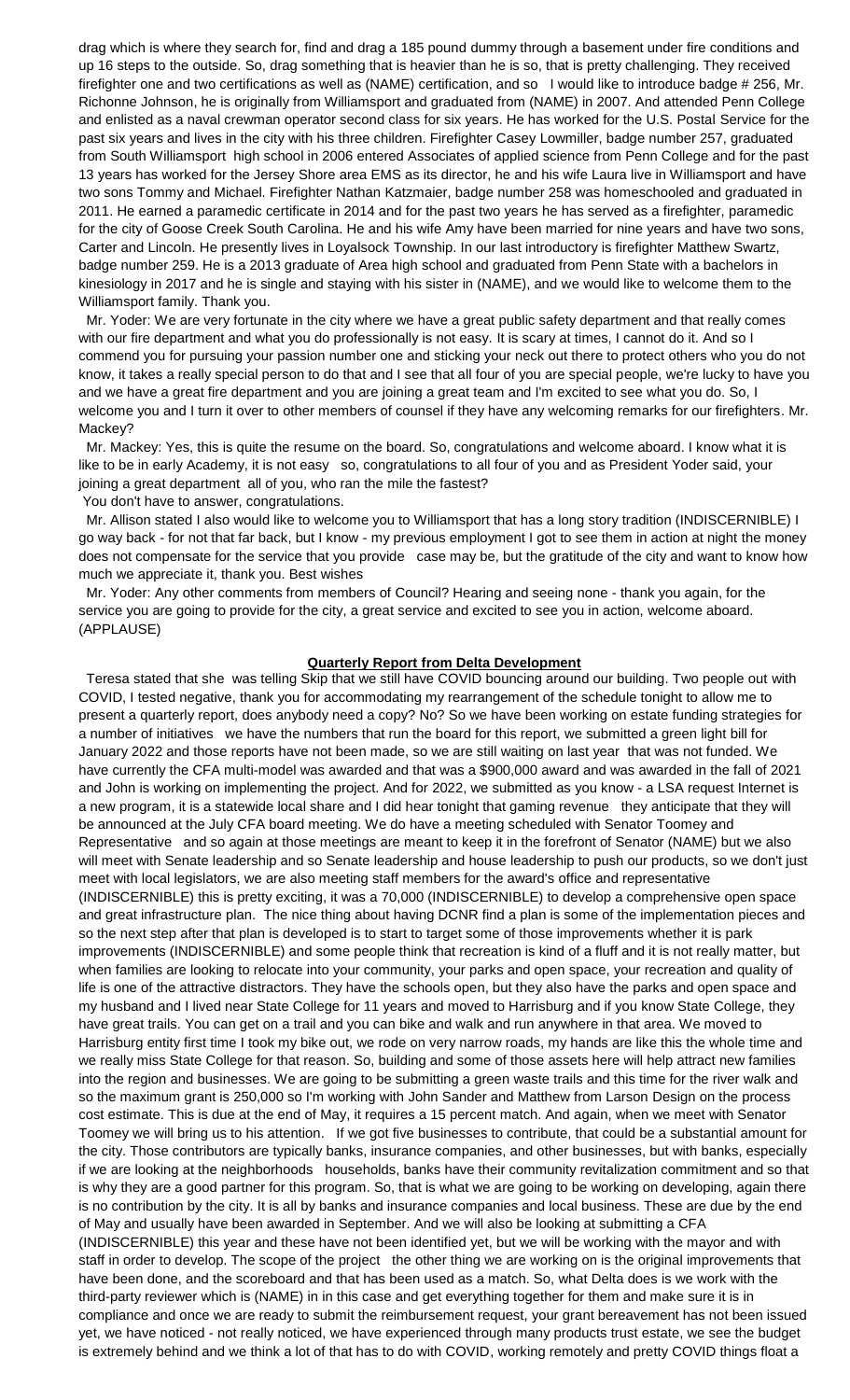lot smoother. But, we are packaging and waiting (INDISCERNIBLE) the third piece we are working on is a market analysis and I don't know if you remember the fall of last year we talked about quantifying the impact of tourism on this city and for you to be able to use that information and to attract new businesses in the industry. And so a part of what we will do is looking at accounts and to the hotel bed usage and the head in beds and look at the revenue (INDISCERNIBLE) to modify some impact of different types of programs and she is the one focused on the market analysis and her next step will be to develop the survey were the businesses and we would like to share them with administration and get some input into that. And then once she has some information to share (INDISCERNIBLE) if you have any questions before we finalize that report. The end goal here is to develop some type of brochure that you could use for any potential businesses willing to relocate within the city or county.

Mr. Yoder: Any questions from Council, Mr. Beiter?

 Mr. Beiter, The submitted project request - I see that your for the match, now, is there something specific about (INDISCERNIBLE) can we do that on other grant as well?

 Teresa It was a part of the fiscal cold -- code and only available to municipalities and so the legislature through the budgeting process amended the fiscal code to allow municipalities to request a waiver and it has been in the physical code for the past couple of years.

Mr. Beiter Can we guarantee then?

Teresa answered yes.

Mr. Allison, I have a question on the first part is it owner occupied?

Teresa Not necessarily. They have to be low income.

Mr. Allison: Low income.

Teresa Because the purpose of the program is to benefit low income residents.

Mr. Allison : So the renter can qualify -

 Teresa From the businesses and businesses. So, we will continue to shape that and look at what those plans will be used for. The other thing is with the (NAME) this year, their focus, DCD is focused on COVID related and pandemic related issues - they must be getting some of their funding from the federal government and so we were focused - one of the criteria (INDISCERNIBLE) York Park Avenue plan talked about sustainability for the neighborhood. So, that is the other criteria for the NPP is going to have to have a plan in place, which you do. So, we would like to focus on that Park Avenue plan and components of that Avenue plan, and figure out what makes sense and what fits into the bucket of what DCD is focusing on for sustainability. So, it could be maintenance due to sustainability for a number of priority projects and what counsel should look at as far as implemented in the plan.

 Mr. Yoder: I think that is all the questions so far. The other thing I want to go back to is that market analysis, that stands out to me. And what did you say the deliverable for that was again? There was something you reference.

 Teresa A brochure there will be a number in the report itself, because what we will do is quantify what cannot support as far as new businesses and our analysts can do that whereas (INDISCERNIBLE) 1.8 million in spending revenue, what does that mean as far as size or retail (INDISCERNIBLE) what is already in the market and what are the gaps in the market? And what you should be targeting. You don't want to target an industry that has a over surplus and revenue. And that is what you want to look as well, you should have a report, but also a brochure or a glossy piece that you can meet with business and industry on (INDISCERNIBLE).

 Mr. Yoder: I would be very interested to see these put together and it would be very interesting to see the result and I think Council will be as well and I will acknowledge I have been pretty critical of Mayor Slaughter and Derek specifically on the need to start doing this kind of stuff and I think we need to get into a lot more of it comprehensively, but this is at least a great start. And so I tip my hat to the admission, but let's keep this going and let's see some more after this because this is just one facet of our economy - this is not look at construction - if you are involved in any of those future efforts, I would also direct you to some of the meetings they were from let's say last year from our revitalization committee - we had a councilperson that showed up. There was a lot of good interviews with

stakeholders, the shareholder, the INC, they may have some good data but like I said, this is good to see, we do still need to see more of this but I'm encouraged to see us turning in this direction.

We could also expand into other industries to figure out the impact of tourism and capitalize on that. But, what I would like to do is once we have some data) I think you would find it to be very interesting.

 Mr. Yoder: Thank you very much for this update - I think we try to do these quarterly, so maybe after 4 July, this is a little bit short in between, but I would also like to see those

### **Ordinance #6436**

**Ordinance Creating the Position of Police Chaplain within the Williamsport Bureau of Police(final reading**) The City Clerk read the ordinance.

Mr. Yoder asked for a motion and second to adopt the ordinance.

**Mr. Pulizzi made the motion and it was seconded by Mr. Allison.**

Chief Snyder stated nothing further to add.

Mr. Pulizzi: Chief, if this passes, how soon could we expect to have a chaplain?

Chief I'm hoping within a back -- within the next week. We (INDISCERNIBLE) background check.

Mr. Yoder: Any comments or questions? Mrs. Frank on the motion please.

**The ordinance was carried in final reading with five yes roll call votes. All were in favor.**

**Mr. Allison voted yes, Mr. Mackey voted yes, Mr. Pulizzi voted yes, Mr. Beiter voted yes & Mr. Yoder voted yes. Ms. Miele and Mrs. Katz were absent.**

### **Ordinance #6437**

**Ordinance Article 1713 International Property Maintenance Code (final reading)**

The City Clerk read the ordinance.

Mr. Yoder asked for a motion and second to adopt the ordinance

**Mr. Allison made the motion and it was seconded by Mr. Beiter.**

Mr. Gerardi stated nothing further to add.

**The ordinance was carried in final reading with five yes roll call votes. All were in favor.**

**Mr. Allison voted yes, Mr. Mackey voted yes, Mr. Pulizzi voted yes, Mr. Beiter voted yes & Mr. Yoder voted yes. Ms. Miele and Mrs. Katz were absent.**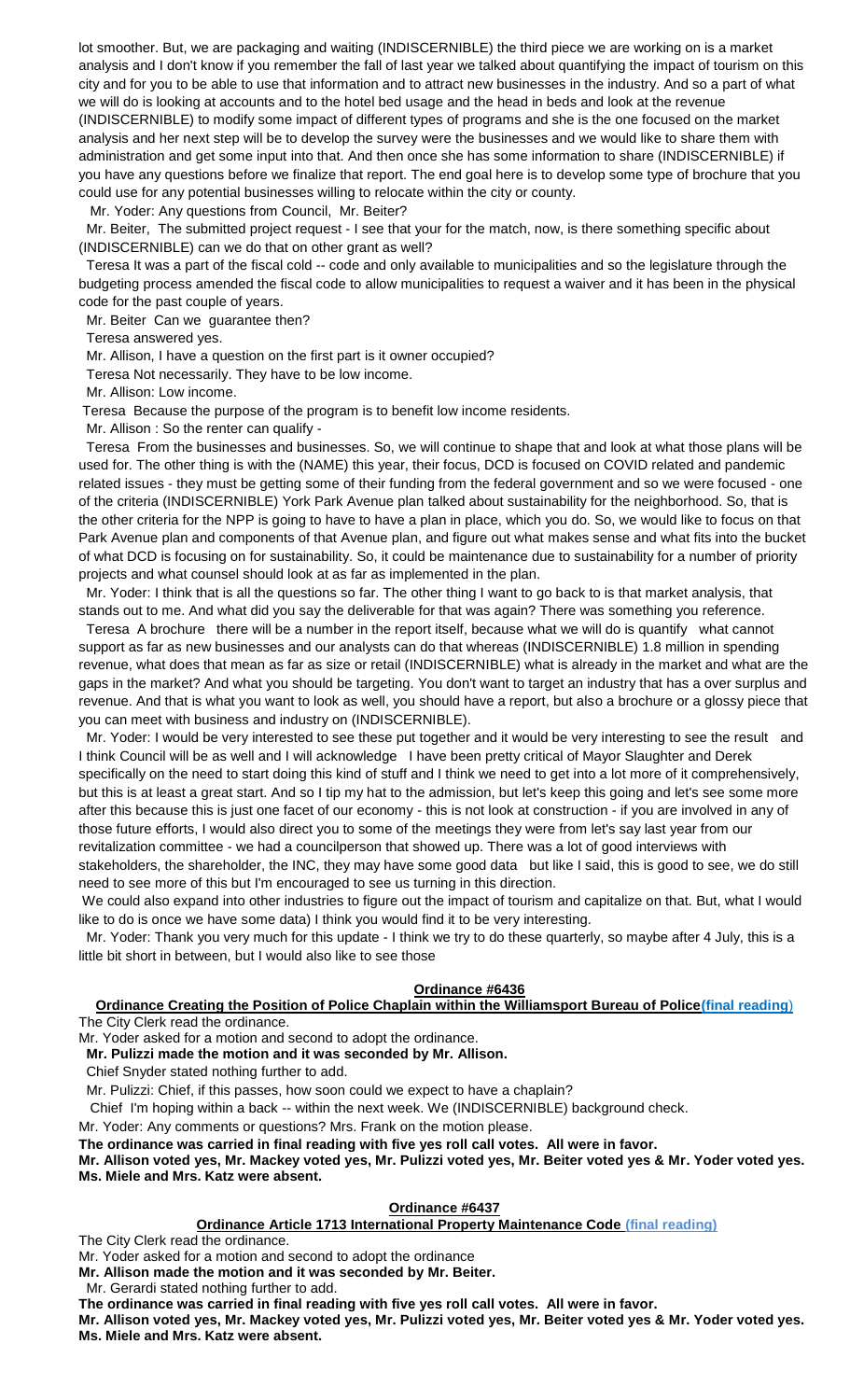# **Resolution for Consulting Agreement between WBP & PA Chiefs of Police Association**

The City Clerk read the resolution.

Mr. Yoder asked for a motion and a second to adopt the resolution. **Mr. Pulizzi made the motion and it was seconded by Mr. Mackey.**

Chief Snyder The only thing that changes is the cost that has gone up (INDISCERNIBLE) .

Mr. Yoder: Thank you chief Snyder and I believe this went to public safety. Mr. Mackey?

 Mr. Mackey Yes, we are disapproving the increase in price of exchange as chief said and this was passed with a positive recommendation.

Mr. Yoder asked for a vote.

**The resolution was carried with five yes roll call votes. All were in favor.**

**Mr. Allison voted yes, Mr. Mackey voted yes, Mr. Pulizzi voted yes, Mr. Beiter voted yes & Mr. Yoder voted yes. Ms. Miele and Mrs. Katz were absent.**

**Resolution #9314**

### **Resolution for Settlement & General Release Agreement**

The City Clerk read the resolution.

Mr. Yoder asked for a motion and second.

**Mr. Mackey made the motion and it was seconded by Mr. Allison.**

Mr. Lubin stated this was a settlement made and it did not go to any committee. .

Mr. Yoder asked for a vote.

**The resolution was carried with five yes roll call votes. All were in favor.**

**Mr. Allison voted yes, Mr. Mackey voted yes, Mr. Pulizzi voted yes, Mr. Beiter voted yes & Mr. Yoder voted yes. Ms. Miele and Mrs. Katz were absent**

### **Resolution #9315 Resolution Business Privilege Tax Refund**

The City Clerk read the resolution.

Mr. Yoder asked for a motion and a second to adopt the resolution

**Mr. Pulizzi made the motion and it was seconded by Mr. Allison.**

 Mr. Pawlak stated Mr. Grimes was unable to get this out at our last meeting. Business privilege taxes incorrectly sent us taxes that do not belong we are requesting a refund so, this was reviewed by the treasurer's office and he was in agreement.

Mr. Yoder asked for a vote.

**The resolution was carried with five yes roll call votes. All were in favor.**

**Mr. Allison voted yes, Mr. Mackey voted yes, Mr. Pulizzi voted yes, Mr. Beiter voted yes & Mr. Yoder voted yes. Ms. Miele and Mrs. Katz were absent**

#### **Resolution #9316 Resolution 2021 State Fire Grant**

The City Clerk read the resolution.

Mr. Yoder asked for a motion and a second to adopt the resolution

**Mr. Pulizzi made the motion and it was seconded by Mr. Mackey.**

 Chief Aungst stated I ask that we accepted \$15,000 state fire grant we simply need to pull off the, (inaudible) this will be used to put towards the final payment of the R1 (SP?) which is a 2018.

Mr. Yoder: Thank you chief, this was also reviewed in public safety if there is anything to add?

Mr. Mackey stated It was pretty straightforward, it is a \$15,000 grant that will take care of all of the \$1004.06 of

which kind of ties into the next item. So, we also have - chief has planned (INDISCERNIBLE).

 Mr. Yoder: Thank you Mr. Mackey, any other comments or questions from members of Council hearing and seeing none.

**The resolution was carried with five yes roll call votes. All were in favor.**

**Mr. Allison voted yes, Mr. Mackey voted yes, Mr. Pulizzi voted yes, Mr. Beiter voted yes & Mr. Yoder voted yes. Ms. Miele and Mrs. Katz were absent**

### **Resolution #9317**

### **Resolution Authorizing an Agreement between the City of Williamsport & Public Surplus to Sell a Vehicle** The City Clerk read the resolution.

Mr. Yoder asked for a motion and a second to adopt the resolution.

**Mr. Mackey made the motion and it was seconded by Mr. Beiter.**

 Chief Aungst Before you is a resolution to sell a 2007 Chevy Impala. The car was purchased around 2008 by chief Heinbach who used it in codes and do not really use it so much as a command vehicle, we use it more for just to get from point A to point B and to look around the community. The car has had some problems. Back in 2019 we had a windstorm and fell on it and crushed the letter a pillar to save some money we did not place the letter a pillar, we ended up just having it straightened out. There was an incident on Street back in 2019 and Chief Heinbach parked underneath some wires and a couple blocks away by the insulation that surrounded the wiring melted and made a lot of black marks on the car. So, the only way to get rid of it was to use a scouring pad and to get rid of it. There are some very minor mechanical issues that have been addressed. Other than that, we would like to put on initially I recommended municipal bid, and now I guess we use public surplus.com. And we have a reserve of \$750. Looking at

most of these impalas, they're getting between a thousand and \$1500 for the kind of damage. Mr. Mackey stated I hope that we have the cash to make up for that last thousand dollars. Correct me if I'm wrong

Mr. Yoder asked : So it is covered?

Chief answered yes.

Mr. Mackey said Get rid of this car (CHUCKLE).

 Mr. Yoder: There is a little bit of nostalgia here - thank you Mr. Mackey, any comments or questions from other members of Council?

 Chief When I wrote the resolution out I had municipal bid in there and then I spoke with Mr. Brett Kelley and they said no, we are using public surplus now. And I said okay. So, that is why it was in the resolution why it was changed. Mr. Yoder: So, RVT is doing that for us?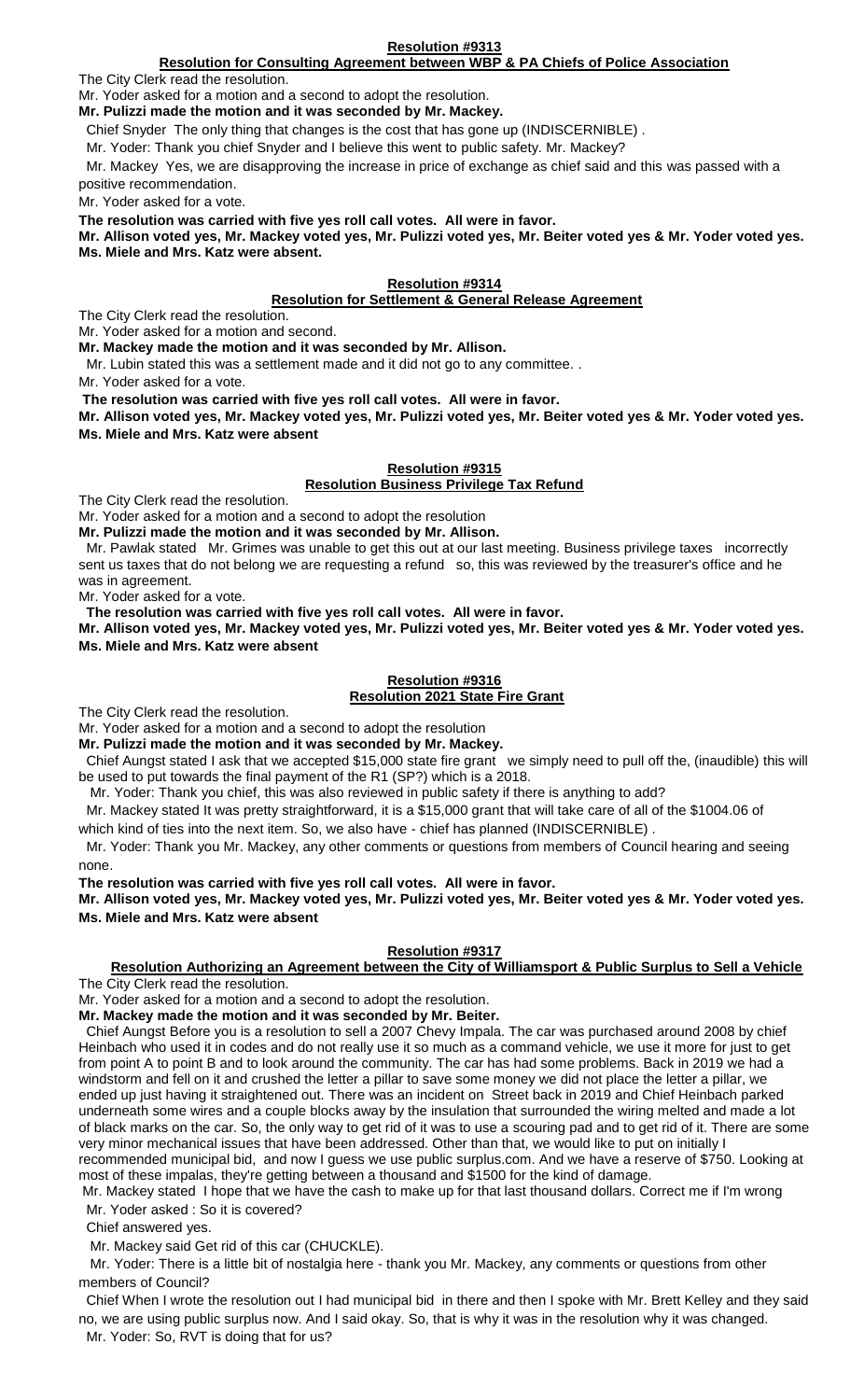Chief Yes, and I'm pretty good at keeping up with that. Does the Police Department use municipal bid Or do you guys So, we brought is now a part of public surplus.

Mr. Livermore from Streets & Parks stated that Mr. Kelley showed them how to do it so RVT won't be involved anymore.

 Mr. Yoder, Got you, that was going to be my next question. To make sure who is doing that becomes separate and that they are not the city anymore. Thank you Scott yes absolutely. Any other comments or questions from members of Council? Hearing and seeing none,, Mrs. Frank on the motion please.

**The resolution was carried with five yes roll call votes. All were in favor.**

**Mr. Allison voted yes, Mr. Mackey voted yes, Mr. Pulizzi voted yes, Mr. Beiter voted yes & Mr. Yoder voted yes. Ms. Miele and Mrs. Katz were absent**

### **Resolution # 9318**

### **Resolution Authorizing submission of Letter of intent to Governor's Center for Services intergovernmental Agreement with Old Lycoming Township Volunteer Fire Company**

The City Clerk read the resolution.

Mr. Yoder asked for a motion and a second to adopt the resolution

**Mr. Pulizzi made the motion and it was seconded by Mr. Mackey.**

 Chief Aungst Back in 1999 we entered into agreement with Old Lycoming Township volunteer fire company to share services. We would use firefighters in their station and they would contribute by providing a fire truck and a station basically. Nothing in it that intergovernmental co-op agreement since 1999 has changed at all. But there is a number of points in their that we would like to address, not just we, the Williamsport purifier, but also Lycoming. I think we met what - prior to the administrative change? And we reached out and heard from the governor's office - I'm sorry, : And she is going to facilitate - be a facilitator at these meetings between the city, fire department, the Township and the Township fire department. We have a few things that we would like to discuss and update to get a little closer to the) 2022.

Mr. Yoder Thank you chief. I turn it over to Councilman Mackey again.

Mr. Mackey A lot of these conversations revolve around (INDISCERNIBLE) 17 we are all looking at

(INDISCERNIBLE) item four and Chief feel free to jump in, I believe the discussion was trying to encourage more of a ridership on calls.

 Chief: Correct, with their volunteers fighting along, the initial thought was to have at least three guys on that truck at all times and we have not really seen a whole lot of ridership over the years. In it for seven years that I was (INDISCERNIBLE) chief we only had one person while I was working doing a ride along and he was from Great Britain. He lived in old Lycoming County going to college and other than that we have never had anybody else go on a ride along.

 Mr. Mackey: And we also talked about ) that had something to do with one of our firefighters who was driving one of their trucks.

 Chief Aungst: Yes, sorry I'm trying to catch up a little bit - it was regarding the insurance, the liability and umbrella coverage. Christmas Eve of 2020 I believe - 2019, 2020 we were involved and engine four you know was involved city police vehicles and had considerable damage to the engine and both Lycoming's members and leadership administration rather than doing an investigation and speaking with the driver from the Williamsport fire department, they just sent chief an email saying he is no longer allowed to drive nor will he ever be allowed to drive. So, there are some issues there that we need to address and come up with a better solution to that, I don't know if it was a personal issue or what, but something definitely needs to be addressed.

Mr. Mackey,: These conversations are happening right now or will happen?

 Chief Aungst: Yes. Excuse me - to this point we have not opened up that intergovernmental agreement, but we meet every other Thursday for lunch with members from old Lycoming and we have talked about it under the radar so to speak and bringing that current

 Mr. Mackey: That was really all of our conversation so, it is time that we definitely take a look (INDISCERNIBLE) that better reflects 2022.

 Mr. Yoder: Thank you Mr. Mackey, any other comments or questions from members of Council on this item? **The resolution was carried with five yes roll call votes. All were in favor.**

**Mr. Allison voted yes, Mr. Mackey voted yes, Mr. Pulizzi voted yes, Mr. Beiter voted yes & Mr. Yoder voted yes. Ms. Miele and Mrs. Katz were absent**

### **Resolution #9319**

### **Resolution to Approve Partnership between City of Williamsport & STEP AmeriCorps for 7 Service Members in the Recreation Department**

The City Clerk read the resolution.

Mr. Yoder asked for a motion and a second to adopt the resolution

**Mr. Pulizzi made the motion and it was seconded Mr. Mackey.**

 Ms. Kayla Drummond stated, The resolution you have in front of you is a partnership agreement, it is the same agreement that you had with them the last time we did the program, the only difference is that this year they are making all of our cost to us free everything all times. The starting date June 13 and runs until August 19. They are there for the duration of summer camp, they also volunteer for our parks as well as attempting to do (INDISCERNIBLE) as long as their service year starts my department basically runs off of volunteers other than myself and public works so every year I partner with AmeriCorps to offset the volunteers that we don't receive from elsewhere. But as far as the position for the city is coming to our summer camps and talking with our program and also implementing a healthy living and eating program as well as teaching how to interact with each other including outside of video games and electronics. So, I open up the floor for questions.

Mr. Yoder turned it over to Finance.

Mr. Allison stated that we previously we have done this Voice was inaudible .

 Mr. Beiter: My main concern was what we charged last year and what we should charge next year given that we can utilize as many as we need again next year, we would have to pay that extra cost my question that I forgot to ask,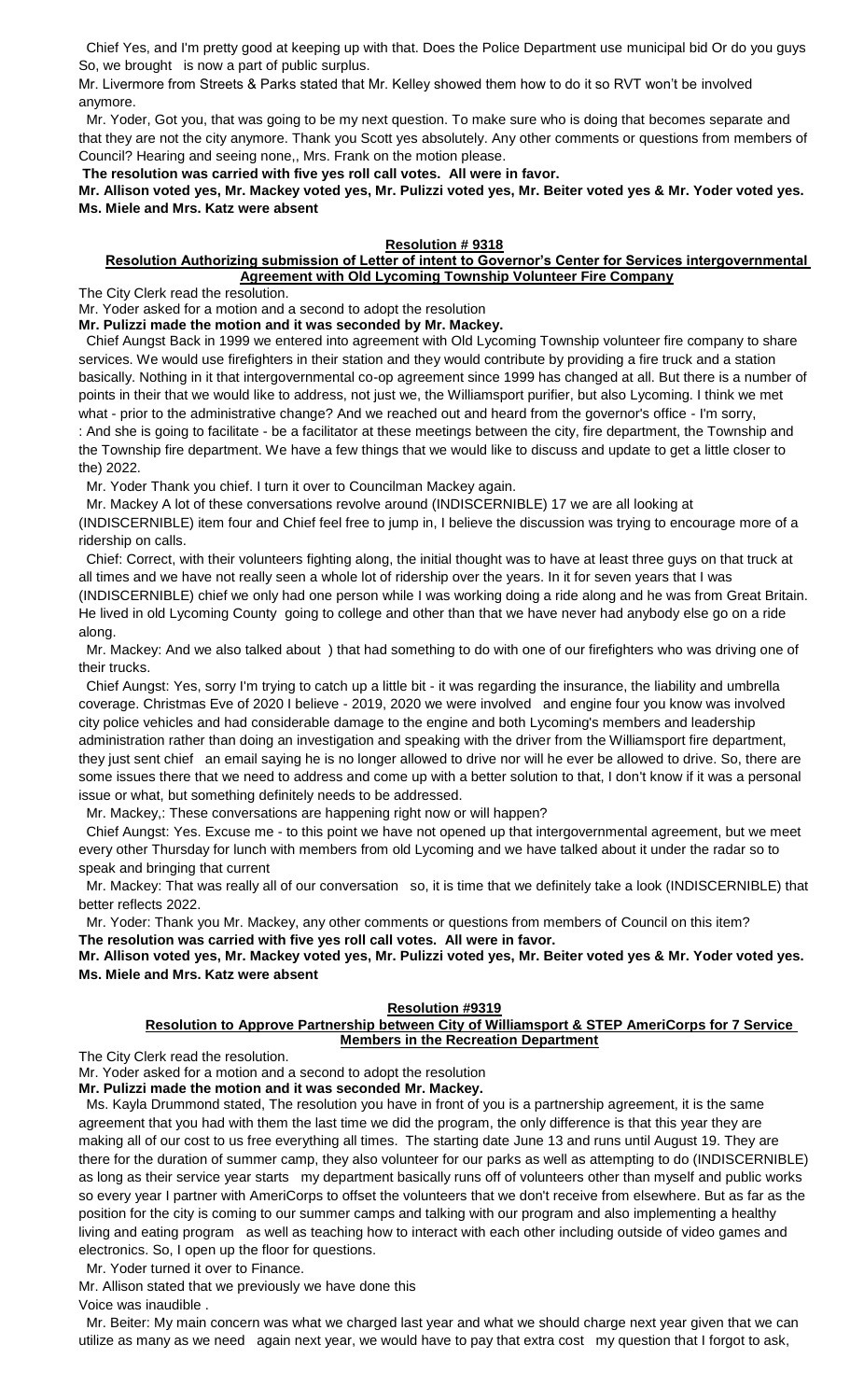how we started our online classes?

Just curious, I would love to see all of these pieces start to come together.

Ms. Drummond We are still working out some bugs.

Mr. Beiter: That is excellent. And we have - you have a post of 60 kids?

Ms. Drummond: Yes. So, prior to COVID, we had a camp at Memorial and Brandon and that average number through the whole season was about 67 kids per camp.

Mr. Beiter: So about 120 kids total.

 Ms. Drummond: Yes, after last year we had about 30 kids combined. So, if I can get 30 kids per camp, we are making progress.

Mr. Allison stated we sent this to the full body of Council with a positive recommendation.

 Ms. Drummond stated: Yes, I came in as AmeriCorps when I came in I was an assistant to Jessie Novingerand then I stayed along for the ride.

Mr. Yoder: Excellent, thank you Mr. Allison, any other comments or questions from anyone? Mr. Pulizzi?

 Mr. Pulizzi: Thank you, I just wanted to also note that AmeriCorps is working directly with the food bank which is a great service obviously ) in need of healthy food for our children to get daily healthy meals and so involved in helping the food bank Coming in for that portion) we have a kind of like how free lunches at school although we don't have any stipulations, you fill out the form, every kid goes home they can choose to pack their lunch and bring it the next day or they can choose what is on the menu. And then families as well, we offer that family box, so as long as they sign up on that form, we give it to the food bank and we make sure that we deliver as many boxes as forms come in. So, it is a one-stop shop

 Mr. Yoder: Thank you Mr. Pulizzi, any other comments or questions, hearing and seeing none,, Mrs. Frank on the motion please.

**The resolution was carried with five yes roll call votes. All were in favor.**

**Mr. Allison voted yes, Mr. Mackey voted yes, Mr. Pulizzi voted yes, Mr. Beiter voted yes & Mr. Yoder voted yes. Ms. Miele and Mrs. Katz were absent**

Accept for filing::

Public Safety Minutes 04/26/22

Brandon Park & Shade Tree Commission 01/18/22, 2/15/22, 3/15/22 & 4/26/22 Williamsport Water & Sanitary Minutes 2/23/22 & 3/23/22

Mr. Yoder asked for a motion to accept these for filing.

**Mr. Mackey made the motion and it was seconded by Mr. Pulizzi.**

**The minutes were carried with five yes roll call votes. All were in favor.**

**Mr. Allison voted yes, Mr. Mackey voted yes, Mr. Pulizzi voted yes, Mr. Beiter voted yes & Mr. Yoder voted yes. Ms. Miele and Mrs. Katz were absent.**

Announcements

The next regularly scheduled City Council meeting will be held on Thursday, May 26, 2022 at 7:00 PM, Trade & Transit II, 144 West Third St. 3<sup>rd</sup> Floor, Williamsport, PA

Upcoming Meetings:

| Tuesday, May 17   | 6:30 PM HARB* |                                     |
|-------------------|---------------|-------------------------------------|
| Wednesday, May 18 |               | 10:00 AM Blighted Property *        |
| Thursday, May 19  |               | 10:30 AM Zoning Hearing Board*      |
| Tuesday, May 24   |               | 11:30 AM Public Safety              |
|                   |               | 1:00 PM Finance Committee           |
|                   | 2:30 PM       | <b>Public Works</b>                 |
|                   |               | 4:00 PM Transit Oversight Committee |
| Wednesday, May 25 | 11:30 AM      | Redevelopment Authority*            |
| Thursday, May 26  | 7::00 PM      | City Council Meeting*               |
|                   |               |                                     |

# **MEETINGS MARKED WITH \* are in person at Trade & Transit II, 144 West Third St. 3rd Floor, Williamsport, PA**

Comments:

**City Council**

 Mr. Yoder stated One question Mayor Slaughter, I just want to check in on where we are at with the City Hall report from administration I think we are looking at a couple final things.

Mayor answered: We have a meeting scheduled with solicitors

Mr. Yoder asked, The next meeting, are we good, end of June?

Mayor answered: Probably ) I mean if we get it we will see.

Mr. Yoder: Okay, thank you Mayor Slaughter. Mr. Pulizzi.

 Mr. Pulizzi, : If I may, sorry to make you walk back up - it reminded me - I know Mr. Sander and Mr. Gerardi - I forget how long ago it was we asked Mr. Sander about City Hall the needs that we have and I feel like they told us it was roughly 2 months it was February - do we -

Mayor answered, I will check with them..

Mr. Pulizzi: Thank you Mayor.

 Mr. Yoder Yes, Vince, we are talking about the same thing, you know? The updated costs are part of an updated recommendation so we are talking about the same thing

### **Administration**

 Mr. Scott Livermore I just wanted to put out that May 20 is our deadline for picking up debris and things on the curbs. Mr. Mackey: I meant to ask this at the last meeting - just to be clear, people should not be putting things out of order.

 Mr. Livermore answered April 17 was the cutoff date I doubt that we are going to get obviously, we are going to try to but like I said May 20 is the cutoff. We are getting a lot of people that are doing - pulling trees down, shrubs, and it is not acceptable. Just mainly leaves, branches, small stuff that we can handle (INDISCERNIBLE) we have to figure it out, but again the small stuff (INDISCERNIBLE) so May 20, that is it.